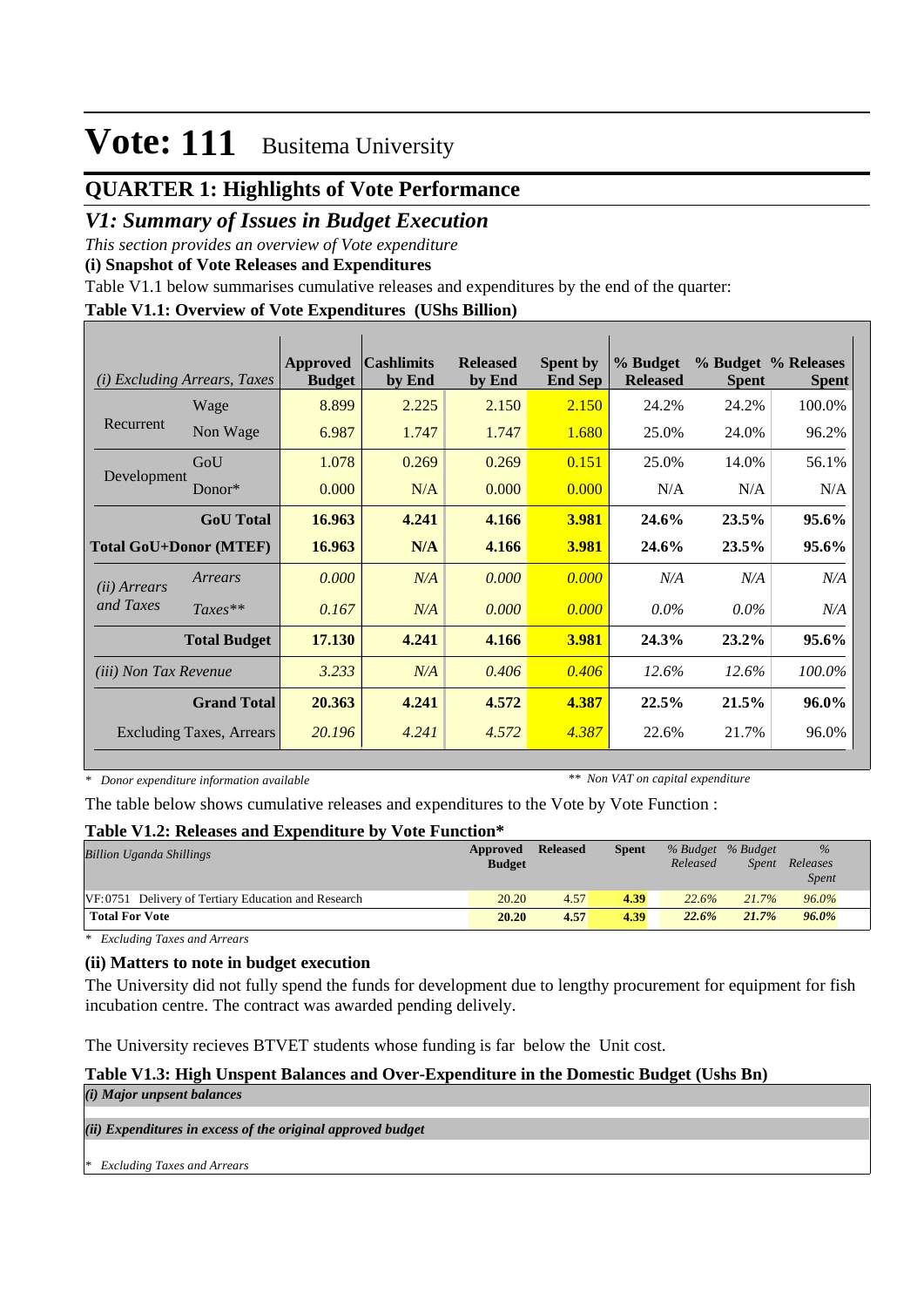## **QUARTER 1: Highlights of Vote Performance** *V2: Performance Highlights*

*This section provides highlights of output performance, focusing on key outputs and actions impelemented to improve section performance.*

### **Table V2.1: Key Vote Output Indicators and Expenditures\***

| <b>Approved Budget and</b><br>Vote, Vote Function<br><b>Key Output</b><br><b>Planned outputs</b> |                                                                                                                                              | <b>Cumulative Expenditure</b><br><b>Status and Reasons for any</b><br>and Performance<br><b>Variation from Plans</b>                                                                                                                                                                                                                                                                                                                                                                                                                                                                                                                                                                                                                                                                                                                                                                                                                                                                                                              |                                                                                    |  |  |  |
|--------------------------------------------------------------------------------------------------|----------------------------------------------------------------------------------------------------------------------------------------------|-----------------------------------------------------------------------------------------------------------------------------------------------------------------------------------------------------------------------------------------------------------------------------------------------------------------------------------------------------------------------------------------------------------------------------------------------------------------------------------------------------------------------------------------------------------------------------------------------------------------------------------------------------------------------------------------------------------------------------------------------------------------------------------------------------------------------------------------------------------------------------------------------------------------------------------------------------------------------------------------------------------------------------------|------------------------------------------------------------------------------------|--|--|--|
|                                                                                                  | Vote Function: 0751 Delivery of Tertiary Education and Research                                                                              |                                                                                                                                                                                                                                                                                                                                                                                                                                                                                                                                                                                                                                                                                                                                                                                                                                                                                                                                                                                                                                   |                                                                                    |  |  |  |
| Output: 075101                                                                                   | <b>Teaching and Training</b>                                                                                                                 |                                                                                                                                                                                                                                                                                                                                                                                                                                                                                                                                                                                                                                                                                                                                                                                                                                                                                                                                                                                                                                   |                                                                                    |  |  |  |
| Description of Performance: To teach and train 1,093                                             | students, to continue to procure<br>teaching materials, conduct<br>recess term activities and<br>conduct tests and semester<br>examinations. | The University admitted 273<br>students for Academic Year<br>2014/15 on Government<br>scheme. The University<br>enrollment stands at 3,867 of<br>which 969 are Government and<br>2,898 are on private scheme                                                                                                                                                                                                                                                                                                                                                                                                                                                                                                                                                                                                                                                                                                                                                                                                                      | The number of private students<br>increased hence increase in total<br>enrolloment |  |  |  |
| Performance Indicators:                                                                          |                                                                                                                                              |                                                                                                                                                                                                                                                                                                                                                                                                                                                                                                                                                                                                                                                                                                                                                                                                                                                                                                                                                                                                                                   |                                                                                    |  |  |  |
| No. of students graduating                                                                       | 667                                                                                                                                          | 1,215                                                                                                                                                                                                                                                                                                                                                                                                                                                                                                                                                                                                                                                                                                                                                                                                                                                                                                                                                                                                                             |                                                                                    |  |  |  |
| No. of academic programmes<br>offered                                                            | 16                                                                                                                                           | 16                                                                                                                                                                                                                                                                                                                                                                                                                                                                                                                                                                                                                                                                                                                                                                                                                                                                                                                                                                                                                                |                                                                                    |  |  |  |
| <b>Output Cost:</b>                                                                              | UShs Bn:<br>6.334                                                                                                                            | UShs Bn:                                                                                                                                                                                                                                                                                                                                                                                                                                                                                                                                                                                                                                                                                                                                                                                                                                                                                                                                                                                                                          | 1.383 % Budget Spent:<br>21.8%                                                     |  |  |  |
| Output: 075103                                                                                   | Outreach                                                                                                                                     |                                                                                                                                                                                                                                                                                                                                                                                                                                                                                                                                                                                                                                                                                                                                                                                                                                                                                                                                                                                                                                   |                                                                                    |  |  |  |
| Description of Performance: To continue with training of                                         | farmers in best practices,<br>organise HIV/AIDS<br>sensitisation workshops and<br>Outreach meetings with the<br>neighboring communities.     | - The University established<br>collaborations and linkages with structure of NAADS also<br>the communities neighboring<br>campuses and other institutions. programs with farmers<br>These include;<br>-Sokoine University, on<br>"Ecologically based<br>Management of Rodent Pests in<br>Maize and Rice in East Africa"<br>with support of Bill and<br>Melinda Gates Foundation.<br>This particular research has a<br>PhD training component from<br>which our staff will benefit.<br>-Engaging rural communities in<br>Soroti in kuroiler chicken<br>rearing.<br>- Training of the local<br>community in the use of herbs<br>to treat cattle to improve<br>household income of the rural<br>communities around Soroti<br>district.<br>- Implementation of the<br>NAADS programme in Soroti<br>and Serere districts through<br>providing advisory services to<br>farmers.<br>-A GIS and Remote Sensing<br>Computer Laboratory was<br>established with support of the<br>Flemish Inter University<br>Council (VLIR). The Computer | The change in the implemention<br>affected University Outreach                     |  |  |  |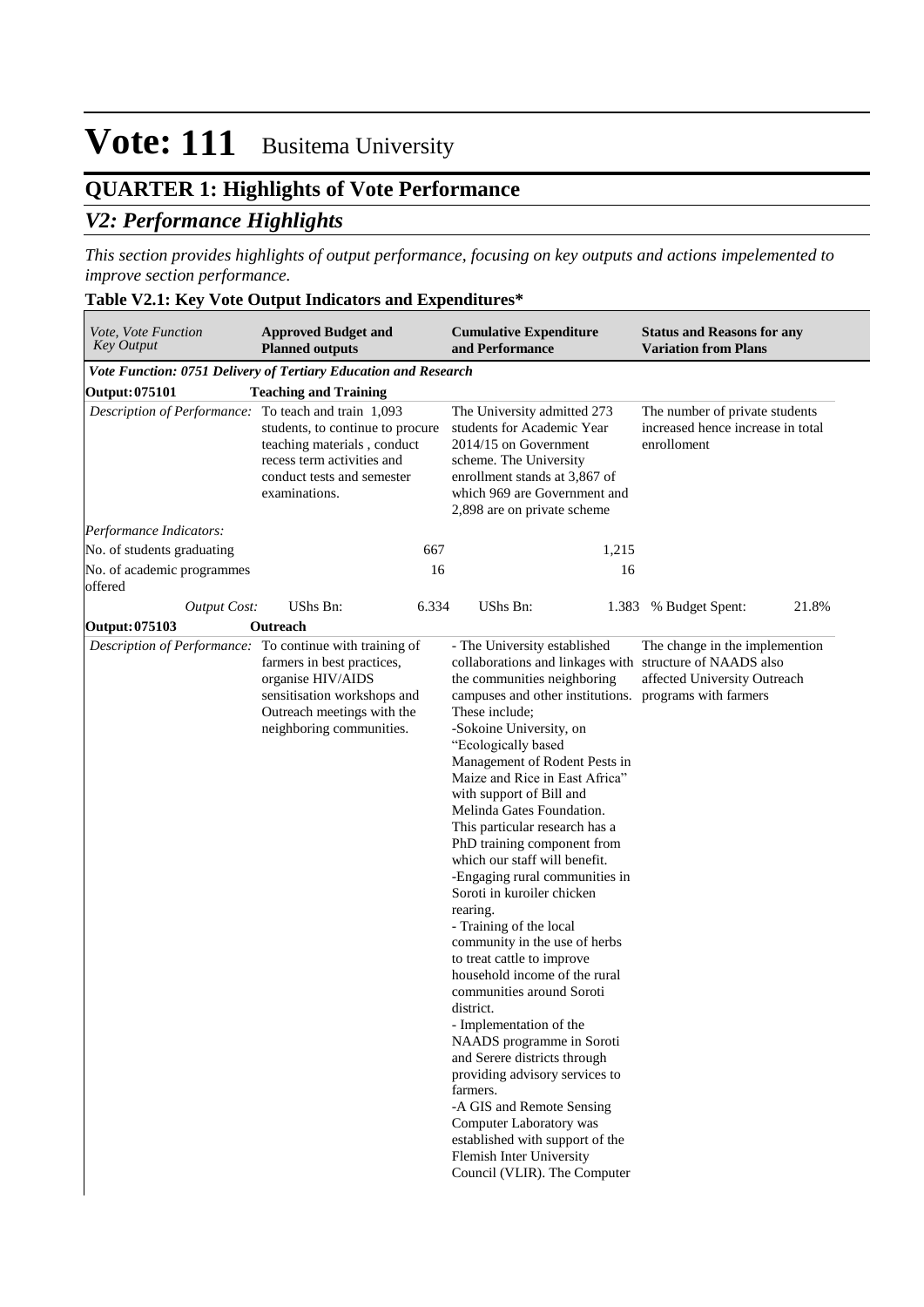## **QUARTER 1: Highlights of Vote Performance**

| <i>Vote, Vote Function</i><br><b>Key Output</b>            | <b>Approved Budget and</b><br><b>Planned outputs</b>                                                                                         |       | <b>Cumulative Expenditure</b><br>and Performance                                                                                                                                                                                                                                                                                                                                                                                                                                                                                                                                                                                                                                                                                                                                                              |                | <b>Status and Reasons for any</b><br><b>Variation from Plans</b>                                            |                |
|------------------------------------------------------------|----------------------------------------------------------------------------------------------------------------------------------------------|-------|---------------------------------------------------------------------------------------------------------------------------------------------------------------------------------------------------------------------------------------------------------------------------------------------------------------------------------------------------------------------------------------------------------------------------------------------------------------------------------------------------------------------------------------------------------------------------------------------------------------------------------------------------------------------------------------------------------------------------------------------------------------------------------------------------------------|----------------|-------------------------------------------------------------------------------------------------------------|----------------|
|                                                            |                                                                                                                                              |       | Laboratory is supporting the<br>teaching of computer-based<br>course units.<br>-The Department participated in<br>the East African Inter-<br>University robotics competition<br>in May 2014 in Nairobi and<br>emerged third out of 29<br>institutions that participated.<br>-The Department participated in<br>the NTV ideas lab project and<br>our students took the 2nd<br>position out of 30<br>institutions/Software<br><b>Development Companies</b><br>-The Department participated in<br>Orange community innovation<br>award and the University<br>emerged third out of 40<br>applications from 16 different<br>institutions<br>-The Department is currently<br>carrying out a joint research<br>with UMEME Uganda on<br>developing a system which can<br>detect the level of oil in a<br>transformer. |                |                                                                                                             |                |
| <b>Output Cost:</b>                                        | UShs Bn:                                                                                                                                     | 0.212 | UShs Bn:                                                                                                                                                                                                                                                                                                                                                                                                                                                                                                                                                                                                                                                                                                                                                                                                      |                | 0.032 % Budget Spent:                                                                                       | 15.0%          |
| <b>Output: 075104</b>                                      | <b>Students' Welfare</b>                                                                                                                     |       |                                                                                                                                                                                                                                                                                                                                                                                                                                                                                                                                                                                                                                                                                                                                                                                                               |                |                                                                                                             |                |
| Description of Performance: To pay living allowances to    | 1,093 students, acquisition of<br>teaching materials, conduct<br>recess term activities and<br>provision of health and sports<br>facilities. |       | 969 students were paid their<br>living allowance. Wood ball<br>team represents the University<br>in Nairobi for all Africa games<br>where they won gold. The<br>University Badminton team also<br>won silver in all Africa games<br>competition. Inter-hall games<br>were conducted.                                                                                                                                                                                                                                                                                                                                                                                                                                                                                                                          |                | Only registered students were<br>paid their living allowance,<br>some of the students had not<br>registered |                |
| Performance Indicators:                                    |                                                                                                                                              |       |                                                                                                                                                                                                                                                                                                                                                                                                                                                                                                                                                                                                                                                                                                                                                                                                               |                |                                                                                                             |                |
| No. of Students' Welfare<br>supported.                     |                                                                                                                                              | 1,093 |                                                                                                                                                                                                                                                                                                                                                                                                                                                                                                                                                                                                                                                                                                                                                                                                               | 969            |                                                                                                             |                |
| <b>Output Cost:</b>                                        | UShs Bn:                                                                                                                                     | 5.523 | UShs Bn:                                                                                                                                                                                                                                                                                                                                                                                                                                                                                                                                                                                                                                                                                                                                                                                                      | 0.959          | % Budget Spent:                                                                                             | 17.4%          |
| <b>Vote Function Cost</b><br><b>Cost of Vote Services:</b> | <b>UShs Bn:</b><br>UShs Bn:                                                                                                                  |       | 20.196 UShs Bn:<br>20.196 UShs Bn:                                                                                                                                                                                                                                                                                                                                                                                                                                                                                                                                                                                                                                                                                                                                                                            | 4.387<br>4.387 | % Budget Spent:<br>% Budget Spent:                                                                          | 21.7%<br>21.7% |

*\* Excluding Taxes and Arrears*

1,215 students graduated on the 5th Graduation Ceremony which was held on 3rd October,2014. Out 1,215 graduands, 345 (29%) were females and 870(71%) males. 444 were certificate graduands, 531 diplomas and 240 bachelors.The University admitted 273 students for Academic Year 2014/15 on Government scheme. The University enrollment stands at 3,867 of which 969 are Government and 2,898 are on private scheme. The University Research, Innovations and Dissemination Policy that aims at guiding research activities was approved by The University Council. By the end of the quarter 36 publications were realized.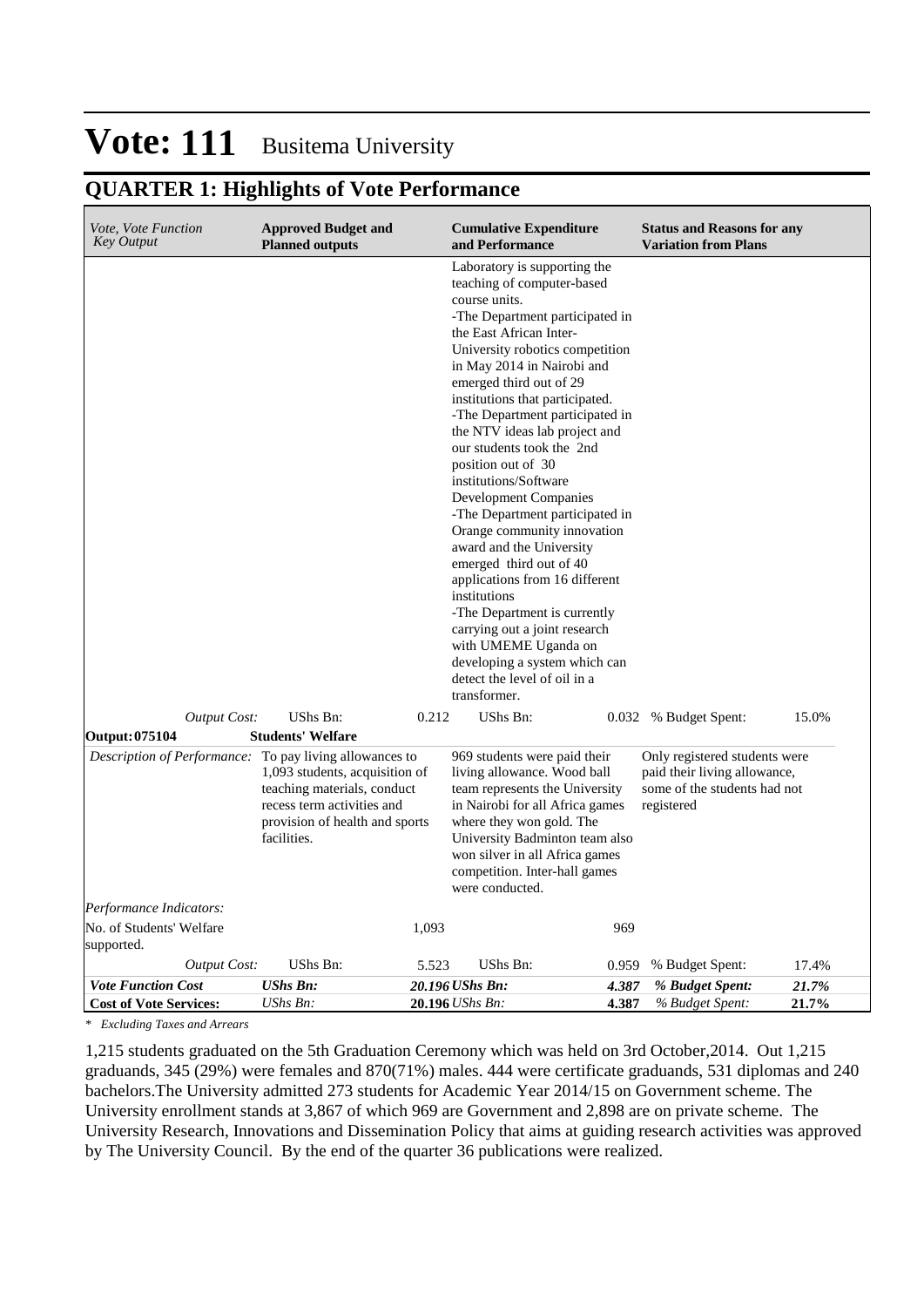### **QUARTER 1: Highlights of Vote Performance**

The University does not have a compresive accounting system to ease reporting across campuses.

#### **Table V2.2: Implementing Actions to Improve Vote Performance**

| <b>Planned Actions:</b>                                                                                        | <b>Actual Actions:</b>                                                                                                                                                                                                             | <b>Reasons for Variation</b>                                                                                                                                              |
|----------------------------------------------------------------------------------------------------------------|------------------------------------------------------------------------------------------------------------------------------------------------------------------------------------------------------------------------------------|---------------------------------------------------------------------------------------------------------------------------------------------------------------------------|
| Vote: 111 Busitema University                                                                                  |                                                                                                                                                                                                                                    |                                                                                                                                                                           |
| Vote Function: 07.51 Delivery of Tertiary Education and Research                                               |                                                                                                                                                                                                                                    |                                                                                                                                                                           |
| Widen the dase for A.I.A collection                                                                            | The University increased its private<br>enrollment and AIA collections have<br>increased. In addition the University<br>developed the Business plan which<br>layouts all the strategies for commercial<br>exploitation of her land | The University will collect the targeted<br>AIA                                                                                                                           |
| Vote: 111 Busitema University                                                                                  |                                                                                                                                                                                                                                    |                                                                                                                                                                           |
| Vote Function: 07.51 Delivery of Tertiary Education and Research                                               |                                                                                                                                                                                                                                    |                                                                                                                                                                           |
| Build ICT infrastructure for<br>communication, management and teaching.                                        | The University is in the Final stages of<br>installing LAN to improve on ICT<br>infrastructure                                                                                                                                     | The University is lobying NITA to<br>connect them National back bone                                                                                                      |
| To attract staff at senior levels by offering<br>competitive salaries (enhanced) and other<br>fringe benefits. | The University is mobilising funds to<br>implement the approved Staff Tenure<br><b>Terms and Conditions of Services</b>                                                                                                            | The University is implementing the<br>approved Staff Tenure Terms and<br>Conditions of Services. The University<br>has also started on the promotion process<br>of staff. |

### *V3: Details of Releases and Expenditure*

*This section provides a comprehensive summary of the outputs delivered by the Vote and further details of Vote expenditures by Vote Function and Expenditure Item.*

#### **Table V3.1: GoU Releases and Expenditure by Output\***

| <b>Billion Uganda Shillings</b>                                  | <b>Approved</b> | <b>Released</b> | <b>Spent</b> | $%$ GoU       | $%$ GoU       | $%$ GoU      |
|------------------------------------------------------------------|-----------------|-----------------|--------------|---------------|---------------|--------------|
|                                                                  | <b>Budget</b>   |                 |              | <b>Budget</b> | <b>Budget</b> | Releases     |
|                                                                  |                 |                 |              | Released      | Spent         | <b>Spent</b> |
| VF:0751 Delivery of Tertiary Education and Research              | 16.96           | 4.17            | 3.98         | 24.6%         | 23.5%         | $95.6\%$     |
| Class: Outputs Provided                                          | 15.89           | 3.90            | 3.83         | 24.5%         | 24.1%         | 98.3%        |
| $ 075101$ Teaching and Training                                  | 4.32            | 1.06            | 1.27         | 24.6%         | 29.3%         | 119.0%       |
| 075102 Research, Consultancy and Publications                    | 0.30            | 0.07            | 0.04         | 24.5%         | 13.3%         | 54.4%        |
| 075103 Outreach                                                  | 0.20            | 0.05            | 0.03         | 24.5%         | 16.1%         | 65.5%        |
| 075104 Students' Welfare                                         | 5.32            | 1.30            | 0.95         | 24.5%         | 17.9%         | 73.1%        |
| 075105 Administration and Support Services                       | 5.74            | 1.41            | 1.54         | 24.5%         | 26.8%         | 109.3%       |
| Class: Capital Purchases                                         | 1.08            | 0.27            | 0.15         | $25.0\%$      | $14.0\%$      | 56.1%        |
| 075172 Government Buildings and Administrative Infrastructure    | 0.70            | 0.19            | 0.07         | 27.3%         | $9.6\%$       | 35.1%        |
| 075175 Purchase of Motor Vehicles and Other Transport Equipment  | 0.26            | 0.08            | 0.00         | 30.3%         | $0.0\%$       | $0.0\%$      |
| 075176 Purchase of Office and ICT Equipment, including Software  | 0.12            | 0.00            | 0.06         | $0.0\%$       | 50.0%         | N/A          |
| 075177 Purchase of Specialised Machinery $&$ Equipment           | 0.00            | 0.00            | 0.00         | N/A           | N/A           | N/A          |
| 075178 Purchase of Office and Residential Furniture and Fittings | 0.00            | 0.00            | 0.02         | N/A           | N/A           | N/A          |
| <b>Total For Vote</b>                                            | 16.96           | 4.17            | 3.98         | 24.6%         | 23.5%         | 95.6%        |

*\* Excluding Taxes and Arrears*

#### **Table V3.2: 2014/15 GoU Expenditure by Item**

| <b>Billion Uganda Shillings</b>       | Approved<br><b>Budget</b> | <b>Releases</b> | Expend-<br>iture | % Budged<br><b>Released</b> | % Budget<br><b>Spent</b> | %Releases<br><b>Spent</b> |
|---------------------------------------|---------------------------|-----------------|------------------|-----------------------------|--------------------------|---------------------------|
| <b>Output Class: Outputs Provided</b> | 15.89                     | 3.90            | 3.83             | 24.5%                       | $24.1\%$                 | 98.3%                     |
| 211101 General Staff Salaries         | 8.90                      | 2.15            | 2.15             | 24.2%                       | 24.2%                    | 100.0%                    |
| $ 211103$ Allowances                  | 2.47                      | 0.62            | 0.57             | 25.0%                       | 23.3%                    | 93.1%                     |
| 212101 Social Security Contributions  | 0.89                      | 0.22            | 0.11             | 25.0%                       | 12.9%                    | 51.6%                     |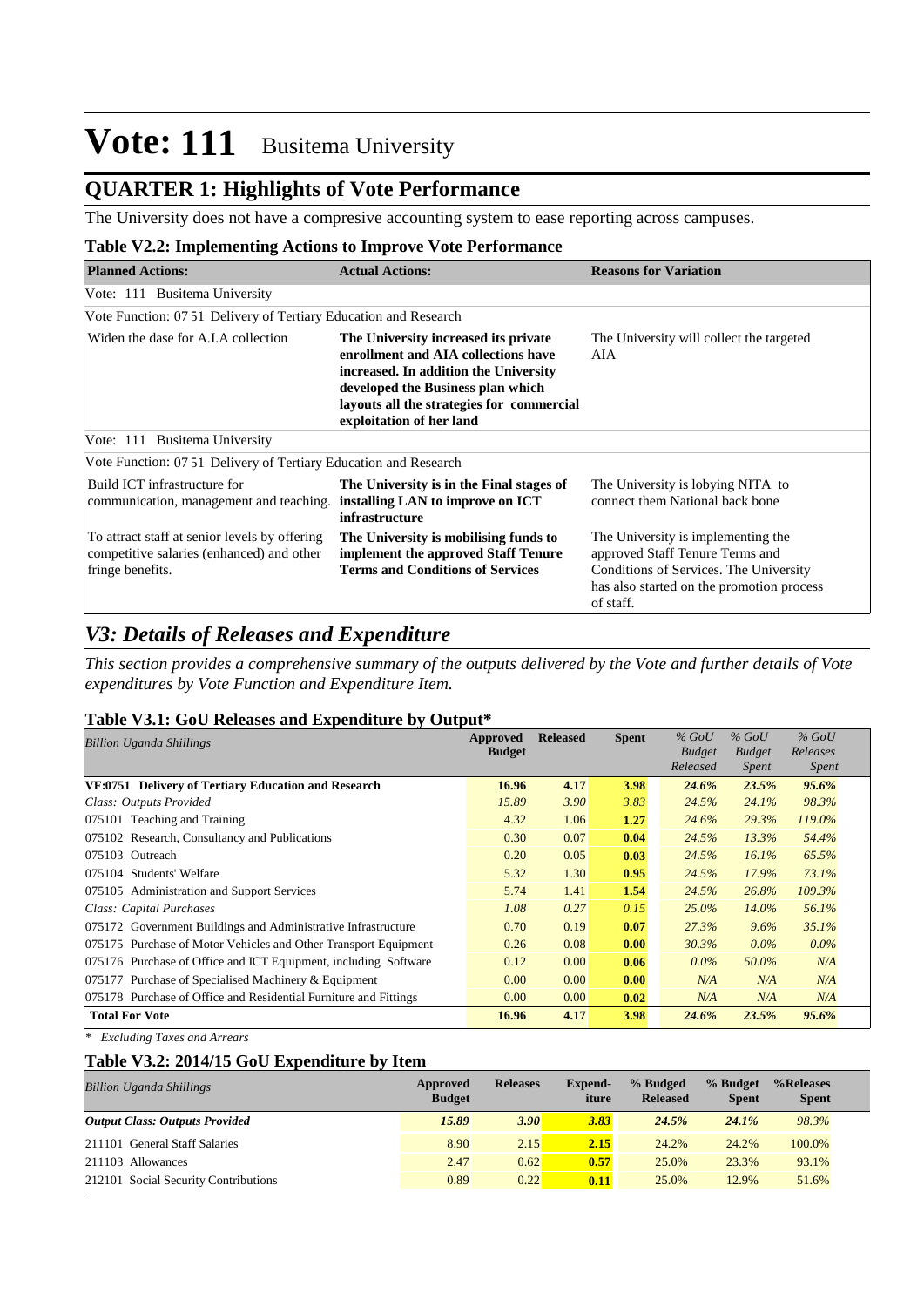# **QUARTER 1: Highlights of Vote Performance**

| <b>Billion Uganda Shillings</b>                         | <b>Approved</b><br><b>Budget</b> | <b>Releases</b> | <b>Expend-</b><br>iture | % Budged<br><b>Released</b> | % Budget<br><b>Spent</b> | %Releases<br><b>Spent</b> |
|---------------------------------------------------------|----------------------------------|-----------------|-------------------------|-----------------------------|--------------------------|---------------------------|
| 213001 Medical expenses (To employees)                  | 0.08                             | 0.02            | 0.01                    | 25.0%                       | 14.9%                    | 59.4%                     |
| 213002 Incapacity, death benefits and funeral expenses  | 0.01                             | 0.00            | 0.01                    | 25.0%                       | 138.7%                   | 554.9%                    |
| 213004 Gratuity Expenses                                | 0.38                             | 0.09            | 0.09                    | 25.0%                       | 24.6%                    | 98.3%                     |
| 221001 Advertising and Public Relations                 | 0.02                             | 0.00            | 0.00                    | 25.0%                       | 30.6%                    | 122.3%                    |
| 221002 Workshops and Seminars                           | 0.05                             | 0.01            | 0.06                    | 25.0%                       | 120.8%                   | 483.1%                    |
| 221003 Staff Training                                   | 0.19                             | 0.05            | 0.07                    | 25.0%                       | 37.1%                    | 148.5%                    |
| 221004 Recruitment Expenses                             | 0.03                             | 0.01            | 0.00                    | 25.0%                       | 17.1%                    | 68.4%                     |
| 221006 Commissions and related charges                  | 0.21                             | 0.05            | 0.00                    | 25.0%                       | 0.0%                     | 0.0%                      |
| 221007 Books, Periodicals & Newspapers                  | 0.12                             | 0.03            | 0.04                    | 25.0%                       | 30.7%                    | 122.7%                    |
| 221009 Welfare and Entertainment                        | 0.05                             | 0.01            | 0.02                    | 25.0%                       | 37.4%                    | 149.5%                    |
| 221010 Special Meals and Drinks                         | 0.01                             | 0.00            | 0.00                    | 25.0%                       | 0.0%                     | 0.0%                      |
| 221011 Printing, Stationery, Photocopying and Binding   | 0.13                             | 0.03            | 0.06                    | 25.0%                       | 45.3%                    | 181.4%                    |
| 221012 Small Office Equipment                           | 0.02                             | 0.00            | 0.03                    | 25.0%                       | 179.5%                   | 718.2%                    |
| 221014 Bank Charges and other Bank related costs        | 0.02                             | 0.00            | 0.00                    | 25.0%                       | 8.4%                     | 33.5%                     |
| 221017 Subscriptions                                    | 0.11                             | 0.03            | 0.00                    | 25.0%                       | 0.8%                     | 3.4%                      |
| 222001 Telecommunications                               | 0.10                             | 0.02            | 0.02                    | 25.0%                       | 22.5%                    | 89.8%                     |
| 222002 Postage and Courier                              | 0.00                             | 0.00            | 0.00                    | 25.0%                       | 26.5%                    | 106.1%                    |
| 222003 Information and communications technology (ICT)  | 0.25                             | 0.06            | 0.05                    | 25.0%                       | 22.0%                    | 88.2%                     |
| $223003$ Rent – (Produced Assets) to private entities   | 0.06                             | 0.01            | 0.06                    | 25.0%                       | 102.8%                   | 411.3%                    |
| 223004 Guard and Security services                      | 0.07                             | 0.02            | 0.03                    | 25.0%                       | 37.6%                    | 150.4%                    |
| 223005 Electricity                                      | 0.18                             | 0.05            | 0.04                    | 25.0%                       | 22.5%                    | 90.0%                     |
| 223006 Water                                            | 0.02                             | 0.00            | 0.03                    | 25.0%                       | 162.4%                   | 649.5%                    |
| 223007 Other Utilities- (fuel, gas, firewood, charcoal) | 0.02                             | 0.00            | 0.00                    | 25.0%                       | 1.7%                     | 6.7%                      |
| 224001 Medical and Agricultural supplies                | 0.19                             | 0.05            | 0.01                    | 25.0%                       | 4.9%                     | 19.4%                     |
| 224003 Classified Expenditure                           | 0.00                             | 0.02            | 0.00                    | N/A                         | N/A                      | 11.9%                     |
| 224004 Cleaning and Sanitation                          | 0.07                             | 0.00            | 0.00                    | 0.0%                        | 0.0%                     | N/A                       |
| 224005 Uniforms, Beddings and Protective Gear           | 0.03                             | 0.01            | 0.01                    | 25.0%                       | 17.1%                    | 68.6%                     |
| 224006 Agricultural Supplies                            | 0.07                             | 0.02            | 0.00                    | 25.0%                       | 0.0%                     | 0.0%                      |
| 225001 Consultancy Services- Short term                 | 0.08                             | 0.02            | 0.01                    | 25.0%                       | 15.4%                    | 61.4%                     |
| 225002 Consultancy Services-Long-term                   | 0.08                             | 0.02            | 0.00                    | 25.0%                       | 0.0%                     | 0.0%                      |
| 226001 Insurances                                       | 0.06                             | 0.01            | 0.02                    | 25.0%                       | 28.0%                    | 112.0%                    |
| 227001 Travel inland                                    | 0.10                             | 0.02            | 0.11                    | 25.0%                       | 117.3%                   | 469.2%                    |
| 227002 Travel abroad                                    | 0.06                             | 0.02            | 0.02                    | 25.0%                       | 26.0%                    | 104.1%                    |
| 227004 Fuel, Lubricants and Oils                        | 0.23                             | 0.06            | 0.06                    | 25.0%                       | 27.2%                    | 108.8%                    |
| 228001 Maintenance - Civil                              | 0.20                             | 0.05            | 0.06                    | 25.0%                       | 29.7%                    | 118.7%                    |
| 228002 Maintenance - Vehicles                           | 0.14                             | 0.04            | 0.05                    | 25.0%                       | 38.3%                    | 153.1%                    |
| 228003 Maintenance – Machinery, Equipment & Furniture   | 0.02                             | 0.01            | 0.00                    | 25.0%                       | 10.1%                    | 40.3%                     |
| 282101 Donations                                        | 0.00                             | 0.00            | 0.00                    | 25.0%                       | 7.8%                     | 31.2%                     |
| 282102 Fines and Penalties/ Court wards                 | 0.00                             | 0.00            | 0.00                    | N/A                         | N/A                      | 0.0%                      |
| 282103 Scholarships and related costs                   | 0.19                             | 0.05            | 0.01                    | 25.0%                       | 2.9%                     | 11.6%                     |
| 282151 Fines and Penalties – to other govt units        | 0.00                             | 0.00            | 0.00                    | 0.0%                        | $0.0\%$                  | $\rm N/A$                 |
| <b>Output Class: Capital Purchases</b>                  | 1.24                             | 0.27            | 0.15                    | 21.7%                       | 12.1%                    | 56.1%                     |
| 231001 Non Residential buildings (Depreciation)         | 0.70                             | 0.19            | 0.07                    | 27.3%                       | 9.6%                     | 35.1%                     |
| 231004 Transport equipment                              | 0.26                             | 0.00            | 0.00                    | 0.0%                        | 0.0%                     | N/A                       |
| 231005 Machinery and equipment                          | 0.12                             | 0.08            | 0.06                    | 65.0%                       | 50.0%                    | 76.9%                     |
| 231006 Furniture and fittings (Depreciation)            | 0.00                             | 0.00            | 0.02                    | $\rm N/A$                   | N/A                      | N/A                       |
| 312204 Taxes on Machinery, Furniture & Vehicles         | 0.17                             | 0.00            | 0.00                    | 0.0%                        | 0.0%                     | N/A                       |
| <b>Grand Total:</b>                                     | 17.13                            | 4.17            | <b>3.98</b>             | 24.3%                       | 23.2%                    | 95.6%                     |
| <b>Total Excluding Taxes and Arrears:</b>               | 16.96                            | 4.17            | 3.98                    | 24.6%                       | 23.5%                    | 95.6%                     |